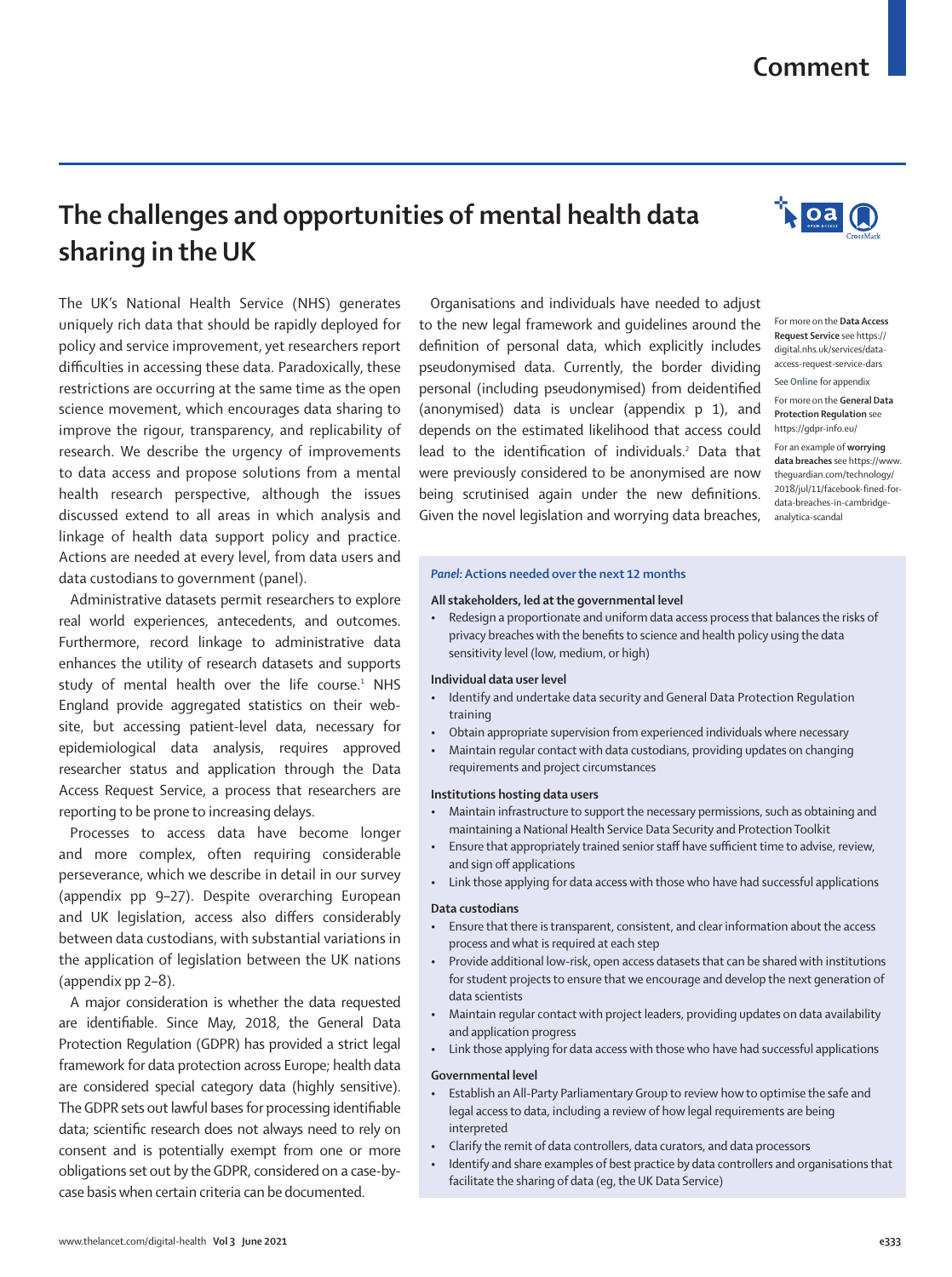For more on the **Information Commissioner's Office** see [https://ico.org.uk/for](https://ico.org.uk/for-organisations/guide-to-data-protection/guide-to-the-general-data-protection-regulation-gdpr/exemptions/)[organisations/guide-to-data](https://ico.org.uk/for-organisations/guide-to-data-protection/guide-to-the-general-data-protection-regulation-gdpr/exemptions/)[protection/guide-to-the](https://ico.org.uk/for-organisations/guide-to-data-protection/guide-to-the-general-data-protection-regulation-gdpr/exemptions/)[general-data-protection](https://ico.org.uk/for-organisations/guide-to-data-protection/guide-to-the-general-data-protection-regulation-gdpr/exemptions/)[regulation-gdpr/exemptions/](https://ico.org.uk/for-organisations/guide-to-data-protection/guide-to-the-general-data-protection-regulation-gdpr/exemptions/)

For more on **processing special category data** see [https://ico.](https://ico.org.uk/for-organisations/guide-to-data-protection/guide-to-the-general-data-protection-regulation-gdpr/special-category-data/what-are-the-conditions-for-processing/#conditions10) [org.uk/for-organisations/guide](https://ico.org.uk/for-organisations/guide-to-data-protection/guide-to-the-general-data-protection-regulation-gdpr/special-category-data/what-are-the-conditions-for-processing/#conditions10)[to-data-protection/guide-to](https://ico.org.uk/for-organisations/guide-to-data-protection/guide-to-the-general-data-protection-regulation-gdpr/special-category-data/what-are-the-conditions-for-processing/#conditions10)[the-general-data-protection](https://ico.org.uk/for-organisations/guide-to-data-protection/guide-to-the-general-data-protection-regulation-gdpr/special-category-data/what-are-the-conditions-for-processing/#conditions10)[regulation-gdpr/](https://ico.org.uk/for-organisations/guide-to-data-protection/guide-to-the-general-data-protection-regulation-gdpr/special-category-data/what-are-the-conditions-for-processing/#conditions10) [special-category-data/what-are](https://ico.org.uk/for-organisations/guide-to-data-protection/guide-to-the-general-data-protection-regulation-gdpr/special-category-data/what-are-the-conditions-for-processing/#conditions10)[the-conditions-for](https://ico.org.uk/for-organisations/guide-to-data-protection/guide-to-the-general-data-protection-regulation-gdpr/special-category-data/what-are-the-conditions-for-processing/#conditions10)[processing/#conditions10](https://ico.org.uk/for-organisations/guide-to-data-protection/guide-to-the-general-data-protection-regulation-gdpr/special-category-data/what-are-the-conditions-for-processing/#conditions10) there is understandably caution around sharing even deidentified data.

The [Information Commissioner's Office](https://ico.org.uk/for-organisations/guide-to-data-protection/guide-to-the-general-data-protection-regulation-gdpr/exemptions/) perceive the GDPR as facilitative of research, but many researchers report otherwise. Under the GDPR, [special category data](https://ico.org.uk/for-organisations/guide-to-data-protection/guide-to-the-general-data-protection-regulation-gdpr/special-category-data/what-are-the-conditions-for-processing/#conditions10) can only be processed under specific conditions. When this processing is for research purposes, one condition is to "demonstrate that the processing is in the public interest", which can be difficult for research that has important but delayed benefits, such as exploratory analyses**.** Precedent in terms of previous research has lost its power to persuade data custodians, and many researchers struggle to produce evidence of rapid benefit to the NHS or the public.

Delayed access to data is undermining research activity and deterring the next generation of data scientists. Delays have increased over the past decade, but were hugely amplified after the introduction of the GDPR, and remain considerable despite concerted efforts (appendix p 20). Changing application processes are complicated by changes in the names of datasets and data controllers. Useful information sources have ceased to exist, while inconsistent information between agencies causes confusion. The resource implications for government departments experiencing chronic staff shortages and rapid staff turnover must be recognised and remedied. Delays in data access reduce researchers' trust in data controllers, discouraging future applications.<sup>3</sup>

In our survey (appendix pp 9–27), 36 (69%) of 52 researchers reported communication difficulties during the application process and 38 (73%) reported delays in accessing data. Analyses of the Adult Psychiatric Morbidity Surveys suggest a substantial reduction in applications, downloads, and papers in recent years.4 By 2011, the 2007 survey dataset had been downloaded 165 times, leading to more than 30 papers, whereas just two papers were published within 4 years of the 2014 survey. Since 2016, the 2007 survey dataset has been downloaded by a further 288 data users, and the 2014 dataset by a further 22.

The impact of improving access to administrative datasets would be profound. There would be more evidence generated for policy makers, commissioners, and practitioners. Research resources could be deployed towards analysis instead of being diverted to the application process. There would be a reduction in the number of projects that are limited or abandoned as grants and budgets expire (appendix pp 9–27). Research could be done on up-to-date data, rather than by relying on older datasets that are often easier to access, and findings would be more relevant to current public health priorities.

Rapid access to relevant data is especially important to understand and mitigate the negative effects of the COVID-19 pandemic.<sup>5</sup> There is a growing need for data science skills, yet students and early career researchers often do not have time to spend on applying for data, diminishing recruitment and the training of individuals in such skills. Many datasets and research studies are publicly funded, including the time spent completing and scrutinising applications for access, and this funding could be used more effectively.

Faster access requires less bureaucracy. Data custodians and researchers are collaborating to transform application processes while adhering to current legislation. The COVID-19 pandemic has shown the extent and speed of change that is possible, but permanent solutions are required, including smoother collaboration between organisations that control the data.<sup>6</sup> A fundamental cross-institution commitment to data sharing and onward linkage is essential, and requires transparency by data controllers to data providers and researchers around the potential linkage of personal data and safe sharing for research. Codesign of the data access process by institutions would ensure that governance and access processes are clear and consistent. Ideally, technical and legal solutions would be nationally agreed and implemented by government organisations and data controllers.

Public and professional trust in the system is essential to the entire process. To build this trust, the UK Government, plus social and health-care organisations responsible for sharing and using data, need to show robust and secure processes, and clearly communicate the benefits of sharing data with researchers. Data collection and sharing needs to be embedded in routine service provision by the NHS and controllers of health data, and supported by improved digital information technology, enabling the collection of better data, leading to greater impact.

Complexity might be reduced if circumstances could be defined, by legal and governance experts working with the controllers of large-scale administrative datasets,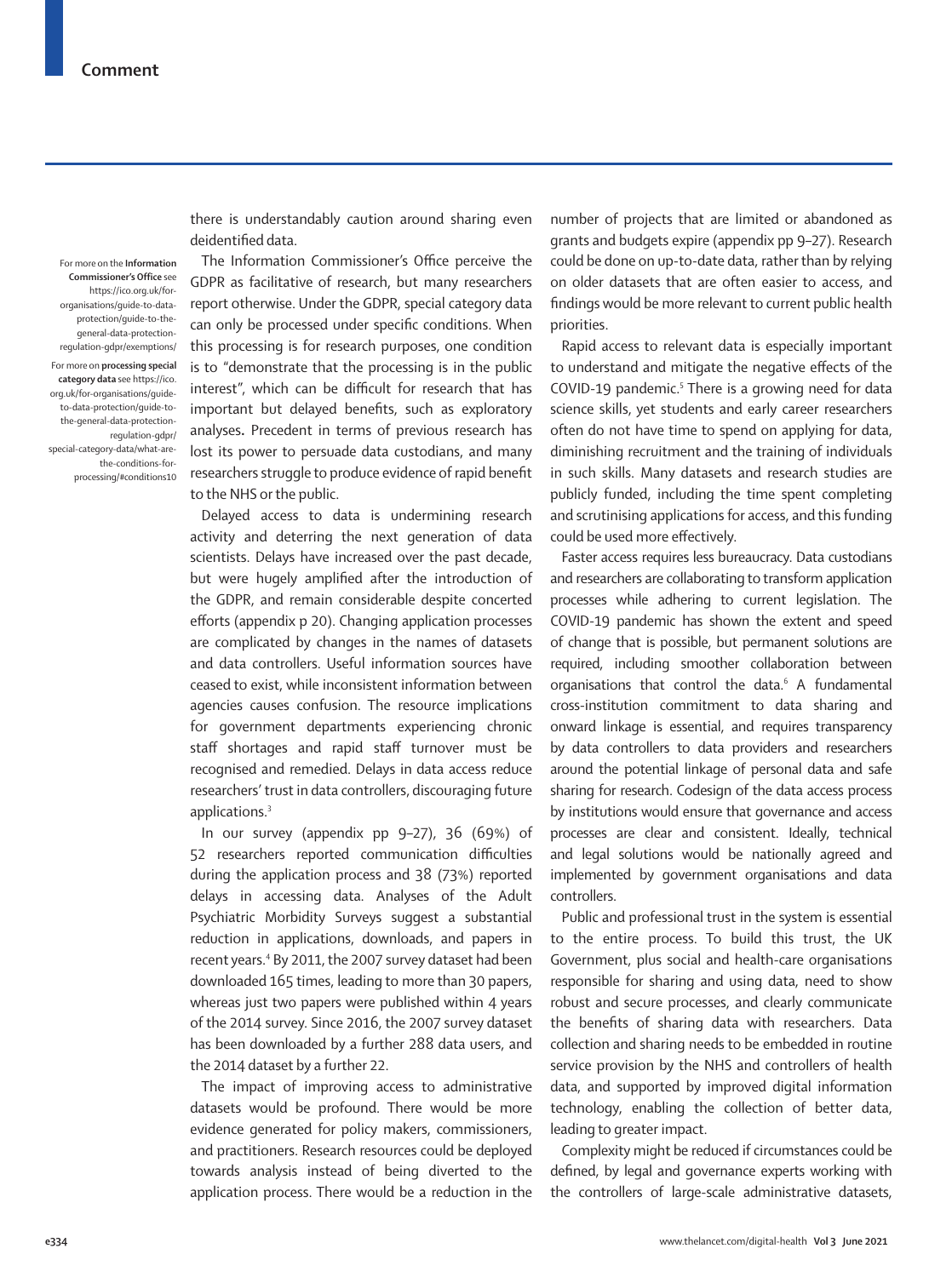in which pseudonymised data can be considered anonymous.2 Reidentification becomes more probable when data are combined or seen in a new context, or if uncommon responses are present. Some people question whether large-scale individual-level data could ever be fully anonymous and suggest using synthetic data, which are not directly measured but artificially constructed to mimic directly measured data.7 Epidemiological research, however, requires individual-level data in which the dynamic relationships between factors are intact. Rather than waiting for methods by which individuallevel data can be fully anonymised, data controllers and researchers must rely on sound information governance and contracts that ensure the data will not be reported or shared in ways that risk identifying individuals.

The application process should be proportionate to the anonymity and sensitivity of the data (appendix pp 21–27), concepts that need to be understood by researchers and data custodians. [Accredited researcher](https://www.ons.gov.uk/aboutus/whatwedo/statistics/requestingstatistics/approvedresearcherscheme)  [training](https://www.ons.gov.uk/aboutus/whatwedo/statistics/requestingstatistics/approvedresearcherscheme) ensures that researchers understand data governance. For more sensitive data, centralised data hubs that assist data linkage, sourcing, and curation, and secure data environments for analysis, with the vetting of outputs, could ensure confidentiality. Efficiency will depend on the level of staffing versus demand, which should be monitored. Streamlining the data access process to focus on the strictly necessary would reduce the burden on both data custodians and researchers. There is increasing recognition that the creation of one-off, large, multipurpose research datasets might be an efficient way to meet the needs of the research community.<sup>8</sup>

Good communication between data custodians and researchers is essential. Researchers must be responsive to questions raised by reviewers, and data custodians should keep researchers informed of progress or delays. Having consistent named contacts in both the research institution and the institution holding the data would reduce inappropriate submissions. A research buddy system, supported by those familiar with the data and metadata, could improve projects and facilitate a robust data access process, ensuring that knowledge is not lost when key staff move on.

The UK Government's Life Sciences Strategy aims to position the UK as a global leader in data. Impediments to accessing data stand to derail this goal. A [new](https://www.gov.uk/government/news/new-review-into-use-of-health-data-for-research-and-analysis)  [Government review](https://www.gov.uk/government/news/new-review-into-use-of-health-data-for-research-and-analysis) aims to improve both the efficiency and safety of health data access for research. The operating framework for researchers to access data must become transparent, uniform, responsive, and consistent. The advancement of knowledge for public benefit requires timely access to data for those qualified to use it responsibly, to avoid potential harm due to out-of-date information.9 Researchers build on each other's conclusions to work towards overall outcomes that are greater than the sum of their individual efforts. Only with different researchers applying their scientific rigour to the same data can the accuracy, analyses, and conclusions be verified. Making data readily accessible, without undue delays, is key to this process; after all, "the value of data lies in their use".<sup>10</sup>

SMc reports institutional funding from NHS Digital, outside of this Comment. TN-D reports that they are an author of the *Mental Health of Children and Young People in England 2020 Survey* report and has two applications submitted to NHS Digital for access to survey data. JDM reports grants from the National Institute for Health Research (NIHIR), the Economic and Social Research Council (ESRC), and the Health Foundation, outside of this Comment. PBJ reports salary support from the Higher Education Funding Council through the University of Cambridge and from the NHS. TFol reports employment by NHS Digital, outside of this Comment. All other authors declare no competing interests. KLM is funded by the NIHR Oxford Health NHS Foundation Trust Biomedical Research Centre. JDM is partly supported by the ESRC Centre for Society and Mental Health at King's College London (ESRC reference ES/S012567/1), a jointly funded clinical fellowship from the Health Foundation and Academy of Medical Sciences, and the NIHR Applied Research Collaboration South London at King's College Hospital NHS Foundation Trust. JD and JDM are partly supported by the NIHR Biomedical Research Centre at South London and Maudsley NHS Foundation Trust. MF was funded by the NIHR Applied Research Collaboration Oxford and Thames Valley at Oxford Health NHS Foundation Trust. AR is supported by an NIHR advanced fellowship (NIHR300591). KF received funding from Place2Be, Research England's Strategic Priorities Fund, and the ESRC postdoctoral fellowship scheme (ES/V011936/1). AJ is funded by MQ and the Medical Research Council. TN-D is supported by an NIHR advanced fellowship (NIHR300056). The views expressed in this Comment are those of the authors and not necessarily those of the NIHR, the ESRC, the Department of Health and Social Care, or NHS Digital. We are grateful for MQ's support in organising the series of teleconferences and workshops that resulted in the content of this Comment. In particular, we thank Eva Wölbert and Peter B Jones for facilitating the workshop, Sarah Shenow for supporting the survey of researchers' experiences and helping to refine the implementation actions required in the sector, Abigail Russell for leading the survey, Taj Sallamuddin for his advice on the impact of the GDPR on delays in accessing data and for improving figure 1 in our appendix, and our contacts at NHS Digital for supporting the workshop and providing invaluable comments and advice.

Copyright © 2021 The Author(s). Published by Elsevier Ltd. This is an Open Access article published under the CC BY-NC-ND 4.0 license.

*Tamsin Ford, \*Karen L Mansfield, Sarah Markham, Sally McManus, Ann John, Dermot O'Reilly, Tamsin Newlove-Delgado, Matthew H Iveson, Mina Fazel, Jayati Das Munshi, Rina Dutta, Gerard Leavy, Johnny Downs, Tom Foley, Abigail Russell, Aideen Maguire, Graham Moon, Elizabeth J Kirkham, Katie Finning, Ginny Russell, Anna Moore, Peter B Jones, Sarah Shenow* **karen.mansfield@psych.ox.ac.uk**

Department of Psychiatry, University of Cambridge, Cambridge, UK (TFor, AMo, PBJ); Department of Psychiatry, University of Oxford, Warneford Hospital, Oxford OX3 7JX, UK (KLM, MF); Department of Biostatistics and Health

For more on **accredited researcher training** see [https://www.ons.gov.uk/](https://www.ons.gov.uk/aboutus/whatwedo/statistics/requestingstatistics/approvedresearcherscheme) [aboutus/whatwedo/statistics/](https://www.ons.gov.uk/aboutus/whatwedo/statistics/requestingstatistics/approvedresearcherscheme) [requestingstatistics/](https://www.ons.gov.uk/aboutus/whatwedo/statistics/requestingstatistics/approvedresearcherscheme) [approvedresearcherscheme](https://www.ons.gov.uk/aboutus/whatwedo/statistics/requestingstatistics/approvedresearcherscheme)

For the **new Government review** see [https://www.gov.uk/](https://www.gov.uk/government/news/new-review-into-use-of-health-data-for-research-and-analysis) [government/news/new-review](https://www.gov.uk/government/news/new-review-into-use-of-health-data-for-research-and-analysis)[into-use-of-health-data-for](https://www.gov.uk/government/news/new-review-into-use-of-health-data-for-research-and-analysis)[research-and-analysis](https://www.gov.uk/government/news/new-review-into-use-of-health-data-for-research-and-analysis)